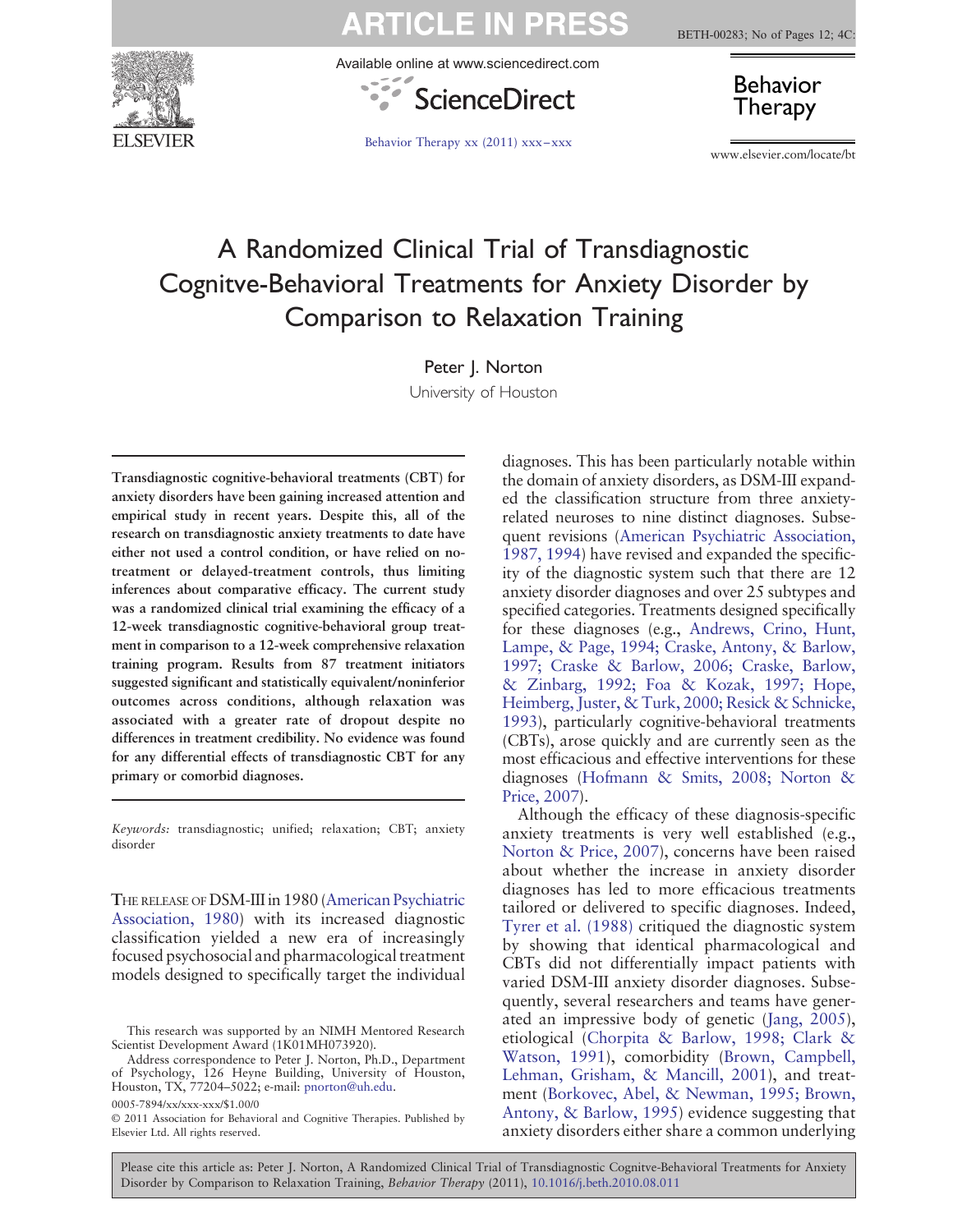## 2 NORTON

element or are superficially different manifestations of the same pathology; that is, fears of contamination and arachnids are both simply fears, and their corresponding behavioral manifestations (washing vs. escape) are stimulus-appropriate approaches to minimize or negate the perceived threat (for reviews, see [Moses & Barlow, 2006; Norton, 2006](#page-11-0)).

From this conceptualization, several independent laboratories have begun to develop transdiagnostic, unified, or broad-spectrum interventions designed to tailor treatment to the alleged core pathology underlying anxiety disorder while dismissing the necessity of specific diagnostic categories (e.g., [Erickson,](#page-10-0) [2003; Erickson, Janeck, & Tallman, 2007; Norton,](#page-10-0) [2008; Norton, Hayes, & Hope, 2004; Norton](#page-10-0) [& Hope, 2005; Lumpkin, Silverman, Weems,](#page-10-0) [Markham, & Kurtines, 2002; Schmidt, Buckner,](#page-10-0) [Pusser, Woolaway-Bickel, & Preston, this issue](#page-10-0)). While similar to diagnosis-specific CBT for anxiety disorders in content and presumed mechanism of action, transdiagnostic CBT programs differ from diagnosis-specific CBT in their delivery; that is, CBT protocols that can be delivered to individuals or groups experiencing a range of anxiety presentations. Indeed, within the child anxiety literature, CBT protocols that are not bound to specific diagnoses have been commonplace for decades (e.g., [Kendall,](#page-11-0) [1990\)](#page-11-0). Among the most empirically evaluated of the adult transdiagnostic CBT protocols was developed by [Norton and Hope \(2002\).](#page-11-0) [Norton and Hope](#page-11-0) [\(2005\)](#page-11-0) published the first randomized controlled trial of a 12-week transdiagnostic group treatment and found that, compared to wait-list controls  $(n=11)$ , clients receiving treatment  $(n=12)$  improved significantly. Roughly 67% of those receiving treatment, as compared to none of the wait-list controls, showed a reduction in diagnostic severity to subclinical levels, and significant improvement was also noted on several indices of anxiety. Unfortunately, the small sample size of this study  $(n=23)$ precluded analyses of outcome by diagnosis. In a secondary analysis of the treatment data, [Norton](#page-11-0) [et al. \(2004\)](#page-11-0) also noted significant decreases in depressive symptoms and the diagnostic severity of depressive disorders among those receiving treatment. Recently, [Norton \(2008\)](#page-11-0) reported the results of an open trial of the transdiagnostic group CBT using mixed-effects regression modeling of sessionby-session anxiety data from 52 participants with an anxiety disorder (predominantly panic disorder [42.3%] and social phobia [48.1%]). Results indicated that participants tended to improve over treatment, with no differential outcome for any primary or comorbid diagnoses. Effect sizes were very high  $(d=1.68)$  and comparable to average treatment effects reported in meta-analyses of diagnosisspecific CBT for the anxiety diagnoses (see [Hofmann](#page-10-0) [& Smits, 2008; Norton & Price, 2007\)](#page-10-0).

In addition, other research centers have begun to develop and empirically evaluate the efficacy of independent group and individual transdiagnostic treatments. [Erickson \(2003\),](#page-10-0) for example, reported the results of an uncontrolled trial of a transdiagnostic group CBT program for 70 individuals with an anxiety disorder diagnosis. His results suggested significant decreases in self-reported anxiety and depression among clients completing the 11-week treatment. Further, 6-month follow-up data from 16 participants suggested maintenance of treatment gains. No analyses of outcome by diagnosis were conducted. [Erickson et al. \(2007\)](#page-10-0) then randomized 152 patients to either an 11-week group CBT program or a delayed treatment control condition. The immediate treatment group improved more than the delayed treatment controls. When diagnostic categories were examined separately, however, only patients with primary panic disorder showed greater improvement than controls, possibly due to the reduced sample sizes of these subgroup analyses. [Lumpkin et al. \(2002\)](#page-11-0) reported similar treatment effects following a 12-week transdiagnostic individual treatment with anxious youths. Multiple baseline results suggested notable reductions on measures of anxiety occurring during treatment after stable baseline periods. As well, treatment gains were maintained at 6 and 12 months. Again, no analyses by diagnosis were conducted.

In the outcome trial using the highest standard of comparison to date, [McEvoy and Nathan \(2007\)](#page-11-0) utilized a benchmarking strategy—comparing observed effect sizes to those obtained from methodologically similar studies—to compare the efficacy of their transdiagnostic CBT intervention for anxiety and depression to similar published efficacy trials. Data from 143 participants attending at least three sessions (30 with anxiety disorders, 38 with depressive disorders, 75 with comorbid anxiety and depressive disorders) indicated treatment effect sizes, reliable change indices, and clinically significant change indices that were highly similar to those obtained in methodologically similar diagnosis-specific treatment studies for major depressive disorder or specific anxiety disorder diagnoses.

Overall, the published and unpublished data reported thus far converge on the conclusion that participants undertaking transdiagnostic treatment programs for anxiety disorders show significant improvement, and that such change is greater than that experienced by control participants not receiving treatment (see [McEvoy, Nathan, & Norton,](#page-11-0) [2009\)](#page-11-0). Indeed, [Norton and Philipp \(2008\)](#page-11-0) reported a meta-analysis on the efficacy of transdiagnostic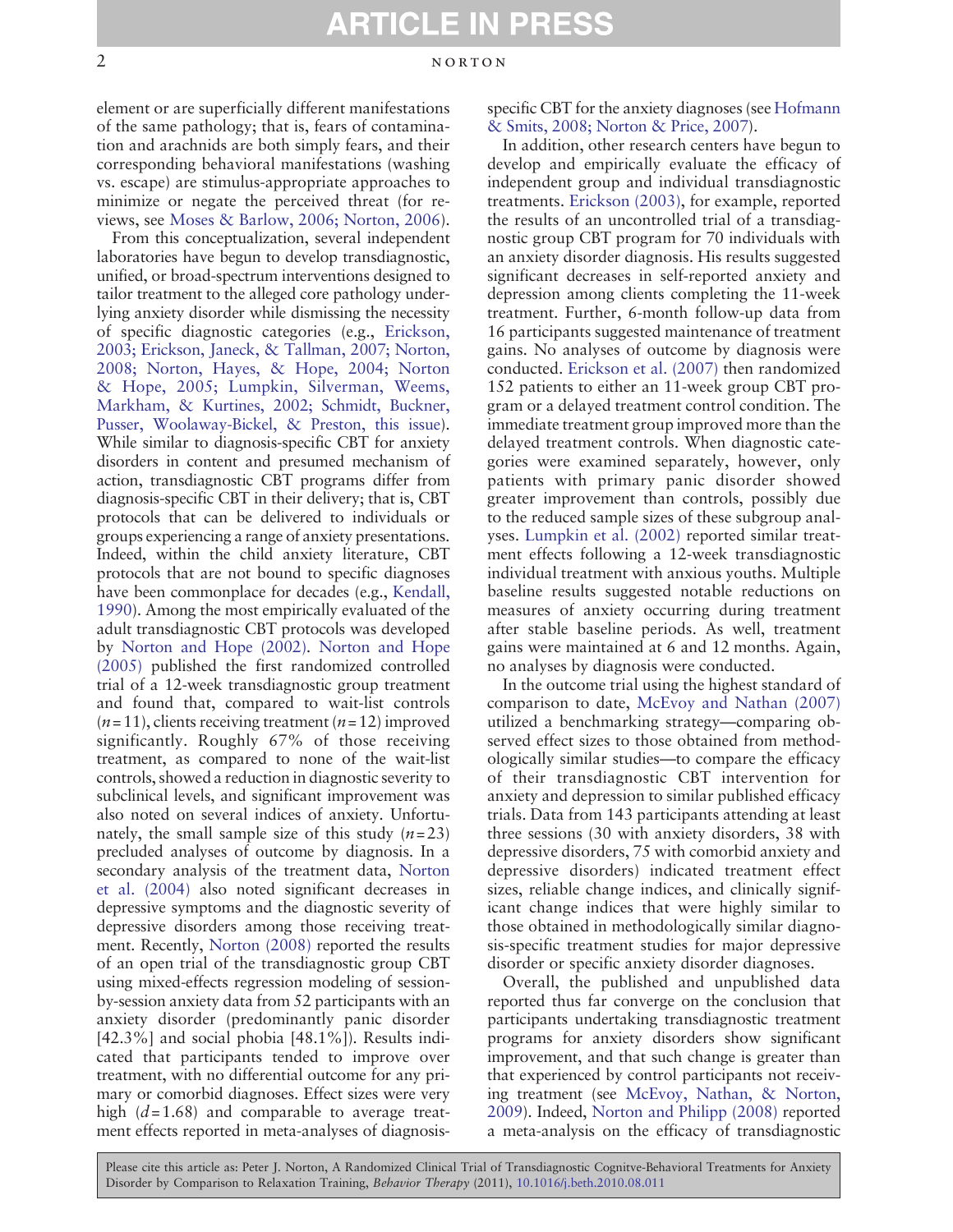## transdiagnostic cbt and relaxation 3

anxiety treatments, and noted a strong average treatment effect  $(d=1.29)$  across studies. What is much less well established, however, is the comparative efficacy of transdiagnostic anxiety treatments with other established treatment models. As noted earlier, [McEvoy and Nathan \(2007\)](#page-11-0) utilized a benchmarking strategy to suggest that their treatment protocol yielded similar change as do diagnosis-specific CBT, while [Norton and Philipp \(2008\)](#page-11-0) reported meta-analytic results suggesting that effect sizes from transdiagnostic treatments were similar to those reported in meta-analyses of diagnosis-specific CBT for anxiety (e.g., [Norton & Price, 2007\)](#page-11-0). Unfortunately, none of the studies of transdiagnostic anxiety treatment efficacy have employed an active treatment comparison condition, thereby limiting the extent to which equivalence or noninferiority of the transdiagnostic treatments can be established.

In attempting to evaluate the comparative efficacy of transdiagnostic CBT, two avenues are apparent. First, the transdiagnostic treatment can be compared directly to diagnosis-specific CBT conditions. Such a comparative outcomes trial (at least one is currently underway) would require extensive sample sizes to ensure adequate statistical power and representation of all diagnoses in both the transdiagnostic and diagnosis-specific conditions. Second, a randomized clinical trial could compare the efficacy of transdiagnostic CBT to another form of transdiagnostic treatment such as a comprehensive applied relaxation training program (RLX). The current paper describes an outcome trial adopting this latter approach.

RLX-based treatments appear to be losing popularity as stand-alone treatment programs for anxiety disorders. This may be a function of data suggesting that relaxation components, as part of a larger treatment package, have not shown incremental benefit over exposure and cognitive therapy components (e.g., [Borkovec, Newman, Pincus, &](#page-10-0) [Lytle, 2002; Craske, Rowe, Lewin, & Noriega-](#page-10-0)[Dimitri, 1997; de Ruiter, Ryken, Garssen, &](#page-10-0) [Kraaimaat, 1989; Foa et al., 1999\)](#page-10-0). Indeed, [Schmidt](#page-11-0) [et al. \(2000\)](#page-11-0) reported evidence that one relaxation skill, breathing retraining, may in fact attenuate treatment response for panickers undergoing panic control therapy. However, full RLXs, as opposed to brief relaxation components in larger CBT models, have shown strong and generally comparable efficacy to CBT approaches.

Using a sample of 64 patients with panic disorder randomized to either relaxation therapy, cognitive therapy, or minimal contact, [Beck, Stanley, Baldwin,](#page-10-0) [Deagle, and Averill \(1994\)](#page-10-0) reported few differences in panic frequency, panic-free status, and Hamilton Anxiety and Depression Scale scores between those

receiving RLX or CBT. Similar evidence of equivalence has been reported by [Öst and Westling \(1995\)](#page-11-0) [and Öst, Westling, and Hellström \(1993\)](#page-11-0) for panic disorder, although [Clark et al. \(1994\)](#page-10-0) found evidence that cognitive therapy was superior to applied relaxation and imipramine, which showed no difference from each other and were both superior to a wait-list control condition. In a meta-analysis of five studies comparing CBT and RLX for panic disorder, [Siev and Chambless \(2007\)](#page-10-0) concluded a superiority of CBT, although this result may have been skewed by aforementioned [Clark et al. \(1994\)](#page-11-0) results that showed standardized mean difference effect sizes over three times higher than in any of the four other comparative outcome trials of CBT and RLX for panic disorder. [Borkovec and Costello](#page-10-0) [\(1993\) and Arntz \(2003\)](#page-10-0) suggest similar efficacy between CBT and RLX for generalized anxiety disorder (GAD), a conclusion supported by the [Siev](#page-11-0) [and Chambless \(2007\)](#page-11-0) meta-analysis. [Wolitzky-](#page-11-0)[Taylor, Horowitz, Powers, and Telch \(2008\)](#page-11-0) provided evidence that relaxation may be efficacious, albeit not as efficacious as exposure-based treatments, for specific phobias. RLX has not shown equivalent efficacy with cognitive therapy or exposure therapy for obsessive–compulsive disorder (OCD; [Griest et al., 2002](#page-10-0)) and the data are equivocal but not promising for PTSD ([Marks, Lovell,](#page-11-0) [Noshirvani, Livanou, & Thrasher, 1998\)](#page-11-0). Few trials have examined RLX for social anxiety disorder, although [Jerremalm, Jansson, and Öst \(1986\)](#page-10-0) did find evidence for similar outcomes among social phobics treated with applied relaxation and a rudimentary cognitive therapy. [Fedoroff and Taylor](#page-10-0) [\(2001\)](#page-10-0) reported meta-analytic results suggesting that applied relaxation was inferior to cognitive and/or behavioral techniques among clients with social phobia.

Across these aforementioned studies, however, it should be noted that the definitions and dosages of relaxation therapy varied considerably, from weekly in-session practice and twice-daily homework practice (e.g., [Beck et al., 1994\)](#page-10-0) to listening to audiotapes and once-daily homework practice (e.g., [Marks et al., 1998](#page-11-0)), thereby limiting the conclusions that can be drawn. In the [Norton and Price](#page-11-0) [\(2007\)](#page-11-0) meta-analysis, RLX conditions did not show differential efficacy from CBT conditions, with the possible exception of RLX for OCD wherein a trend toward superiority of CBT was observed. Only one trial of RLX for OCD, and no trials of RLX for social phobia, met criteria for inclusion in the meta-analysis.

The primary aim of the current study was therefore to further add to the growing evidence base underlying transdiagnostic treatments by investigating the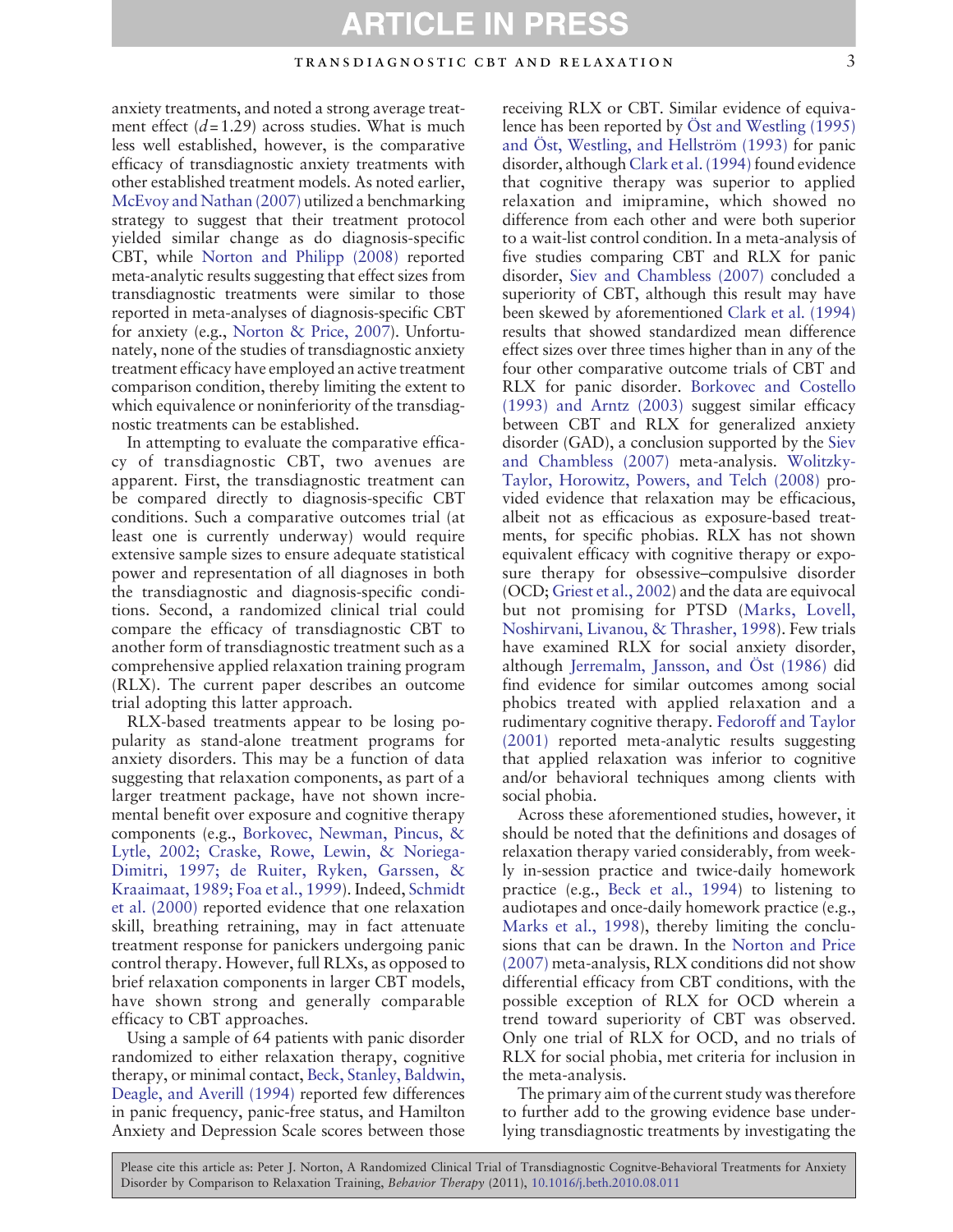## 4 NORTON

efficacy of a transdiagnostic anxiety treatment by comparison to a 12-week comprehensive RLX treatment program using a treatment equivalence/ noninferiority methodology (see [Piaggio, Elbourne,](#page-11-0) [Altman, Pocock, & Evans, 2006](#page-11-0)). Secondary aims were to compare treatment conditions on treatment credibility and acceptability, and to further compare transdiagnostic CBT effects across diagnoses to examine for possible differential efficacy by diagnosis. It was hypothesized that participants would show a significant reduction in anxiety over the course of treatment, and that CBT would demonstrate treatment equivalence/noninferiority with RLX. It was also hypothesized that, consistent with [Norton](#page-11-0) [\(2008\)](#page-11-0), no differences in outcome would be observed by primary or secondary diagnosis.

#### Method

#### participants

Participants were drawn from 154 individuals contacting the University of Houston Anxiety Disorder Clinic between October 2006 and April 2009 for possible treatment services. Participants were recruited for participation via advertisements and articles in local and neighborhood newspapers, referrals from health and mental health professions, and public service media announcements. The following criteria were established for inclusion in the study: (a) age 18 or older; (b) principal DSM-IV diagnosis of any anxiety disorder; (c) adequate proficiency in English; (d) no evidence of dementia or other neurocognitive conditions that would impair ability to provide informed consent or participate in treatment; (e) absence of serious suicidality, substance use disorder, or other conditions that would require immediate intervention; and (f) willingness to be randomized to group CBT or RLX conditions. [Figure 1](#page-4-0) presents the CONSORT flowchart of patient disposition: 6 individuals contacting the clinic did not meet study eligibility, 27 declined participation and were either seen individually or referred for other services, and 34 were lost to further contact (i.e., did not present for or complete pretreatment assessment). This left a randomization sample of 87, with 1 participant in each condition not presenting for any services, and 4 participants in the CBT condition and 1 in the RLX condition only presenting for a single session (yielding insufficient data for analysis).

The randomized initiator sample of consisted of 33 men and 54 women, and was somewhat racially diverse (58.6% Caucasian, 21.8% Hispanic/Latino/ Latina, 9.2% African American, 4.6% Asian American, and 5.7% other or mixed). The sample ranged in age from 18 to 62 years old, with a mean of 32.98  $(SD = 10.73)$ . Most were single (48.3%) or married (35.6%), and were fairly well educated (36.4% some undergraduate, 24.1% Bachelor's degree or equivalent, 8.0% some professional/graduate school, 11.5% graduate/professional degree).

Participants were randomly assigned by the investigator to treatment condition on a 2:1 (CBT: RLX) ratio blocked by primary diagnosis. The imbalanced randomization schedule was conducted to ensure that a sufficient number of participants were in the transdiagnostic treatment condition to permit analyses of CBT outcome by diagnosis. When a sufficient number (e.g., six) of participants had completed the assessments and been randomized to either CBT or RLX, they were assigned to begin group sessions together. In some cases, groups were overloaded or started with fewer than six participants due to variations in patient flow (i.e., being unwilling to delay treatment further if no further intakes were scheduled). In all, clients from 12 CBT  $(n= 65)$  and 6 RLX  $(n= 22)$  groups participated in the current study. Assessors at pre- and posttreatment were blind to randomly assigned treatment condition.

### **MEASURES**

All participants received a structured diagnostic assessment at intake, the Anxiety Disorders Interview Schedule for DSM-IV (ADIS-IV; [Brown, Di](#page-10-0) [Nardo, & Barlow, 1994](#page-10-0)) and clinician severity ratings for each diagnosis (CSR), and completed one self-report measure, the State-Trait Anxiety Inventory-State Version (STAI; [Spielberger, 1983\)](#page-11-0) immediately prior to the beginning of each session. Additionally, participants completed several selfreport anxiety measures at pre-, mid- (week 6), and posttreatment.

Anxiety Disorders Interview Schedule for DSM-IV The ADIS-IV [\(Brown et al., 1994](#page-10-0)) is a semistructured diagnostic interview designed to assess the presence, nature, and severity of DSM-IV anxiety, mood, and somatoform disorders, as well as previous mental health history. The interview also contains a brief screen for psychotic symptoms and alcohol or substance abuse. All ADIS-IV interviewers, advanced doctoral students, were trained to reliability standards by observing an interview conducted by an experienced interviewer then conducting at least three interviews under observation. A reliable match involved matching the experienced interviewer on diagnoses and matching the CSR (see below) within 1 point for the primary diagnosis. A recent large-scale analysis of the ADIS-IV offers strong support for the reliability of diagnoses using the ADIS-IV ([Brown, Di Nardo,](#page-10-0) [Lehman, & Campbell, 2001](#page-10-0)).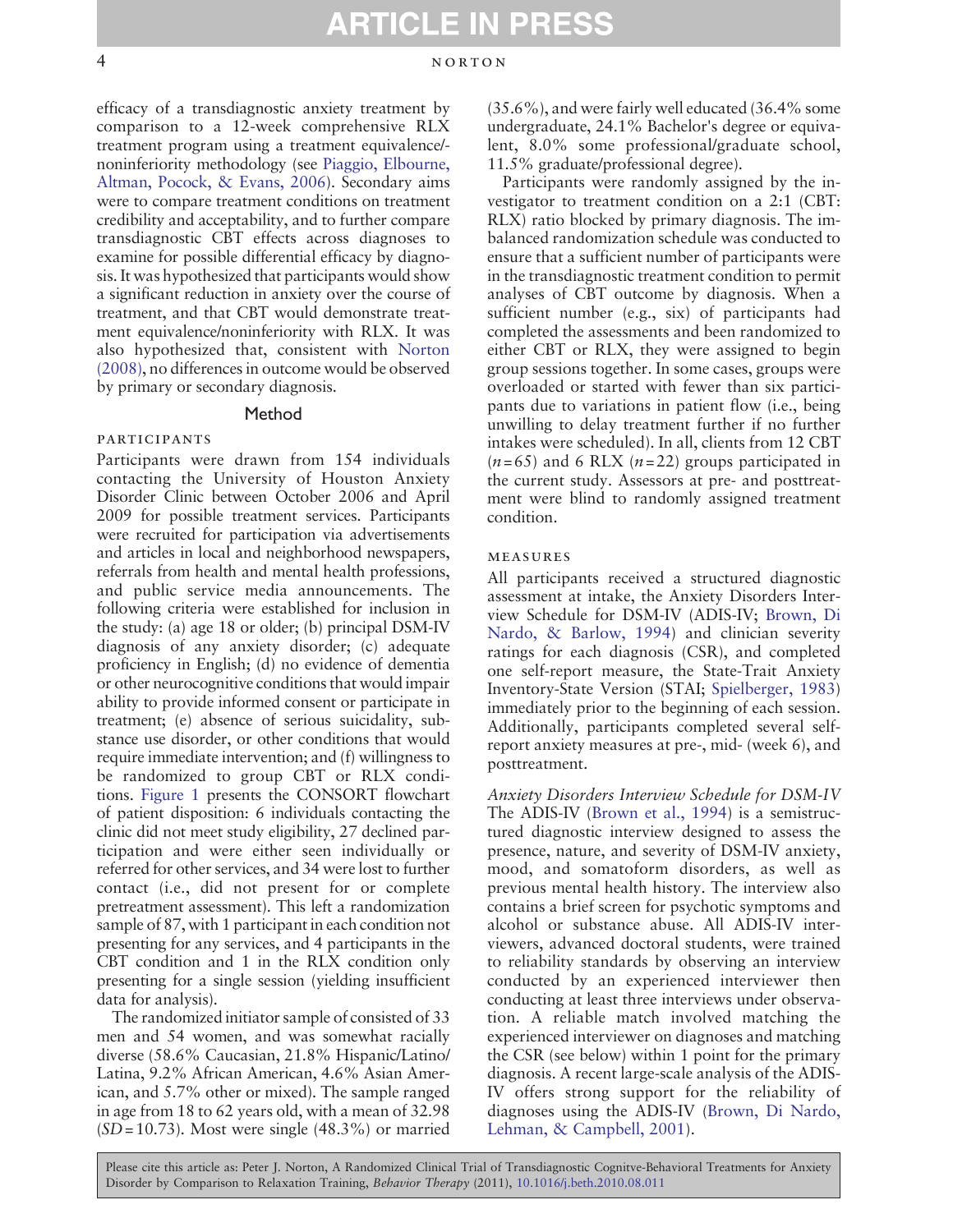## transdiagnostic cbt and relaxation 5

<span id="page-4-0"></span>

FIGURE I CONSORT flowchart of patient disposition.

CSRs, a component of the ADIS-IV, are subjective ratings applied by diagnosticians to quantify the degree of severity for each disorder diagnosis within the ADIS-IV. CSRs range from 0 (not at all severe) to 8 (extremely severe/distressing). A CSR of 4 (moderate impairment) is generally considered the cutoff for a disorder of clinical significance (e.g., [Heimberg et al., 1990\)](#page-10-0). Diagnosticians also completed the Global Impressions (CGI; [National](#page-11-0) [Institute of Mental Health, 1985\)](#page-11-0) scale, a clinician-rated measure of overall severity and therapeutic improvement.

Graduate therapists blind to treatment condition assessed reliability of the ADIS-IV diagnoses. The reliability therapists observed and coded DVDs of a random subset of diagnostic interviews. A reliable match involved matching the experienced interviewer on the same primary and comorbid diagnoses and matching the CSR within 1 point for the primary diagnosis. Analyses indicated that diagnostic agreement was very high (86% agreement).

State-Trait Anxiety Inventory-State Version The state form of the STAI [\(Spielberger, Gorsuch,](#page-11-0) [Luschene, Vagg, & Jacobs, 1993\)](#page-11-0) is a 20-item measure designed to assess state anxiety. STAI items are scored on 1 (not at all) to 4 (very much so) scales of how much each statement indicates how the participant feels at that moment, with a total score ranging from 20 to 80. The psychometric properties of the STAI-S are strong across multiple populations [\(Spielberger et al., 1993\)](#page-11-0) with anxiety disorder sample means ranging from 44 to 61 (see [Antony,](#page-10-0) [Orsillo, & Roemer, 2001\)](#page-10-0). The measure has demonstrated sensitivity to treatment effects (e.g., [Fisher & Durham, 1999](#page-10-0)). At the initial time point (Session 1), the STAI was highly internally consistent in this sample ( $\alpha$ =.95). The STAI was administered immediately prior to each treatment session.

#### Self-Report Outcome Measures

At pre-, mid- (week 6), and posttreatment assessment points participants completed a battery of selfreport questionnaires, including the Anxiety Disorder Diagnostic Questionnaire (ADDQ; [Norton &](#page-11-0) [Robinson, 2010;](#page-11-0) pretreatment  $\alpha$  = .79), Beck Anxiety Inventory (BAI; [Beck, Epstein, Brown, & Steer,](#page-10-0) [1988;](#page-10-0) pretreatment  $\alpha$  = .93), Panic Disorder Severity Scale (PDSS; [Shear et al., 1997;](#page-11-0) pretreatment  $\alpha = .89$ ), Social Phobia Diagnostic Questionnaire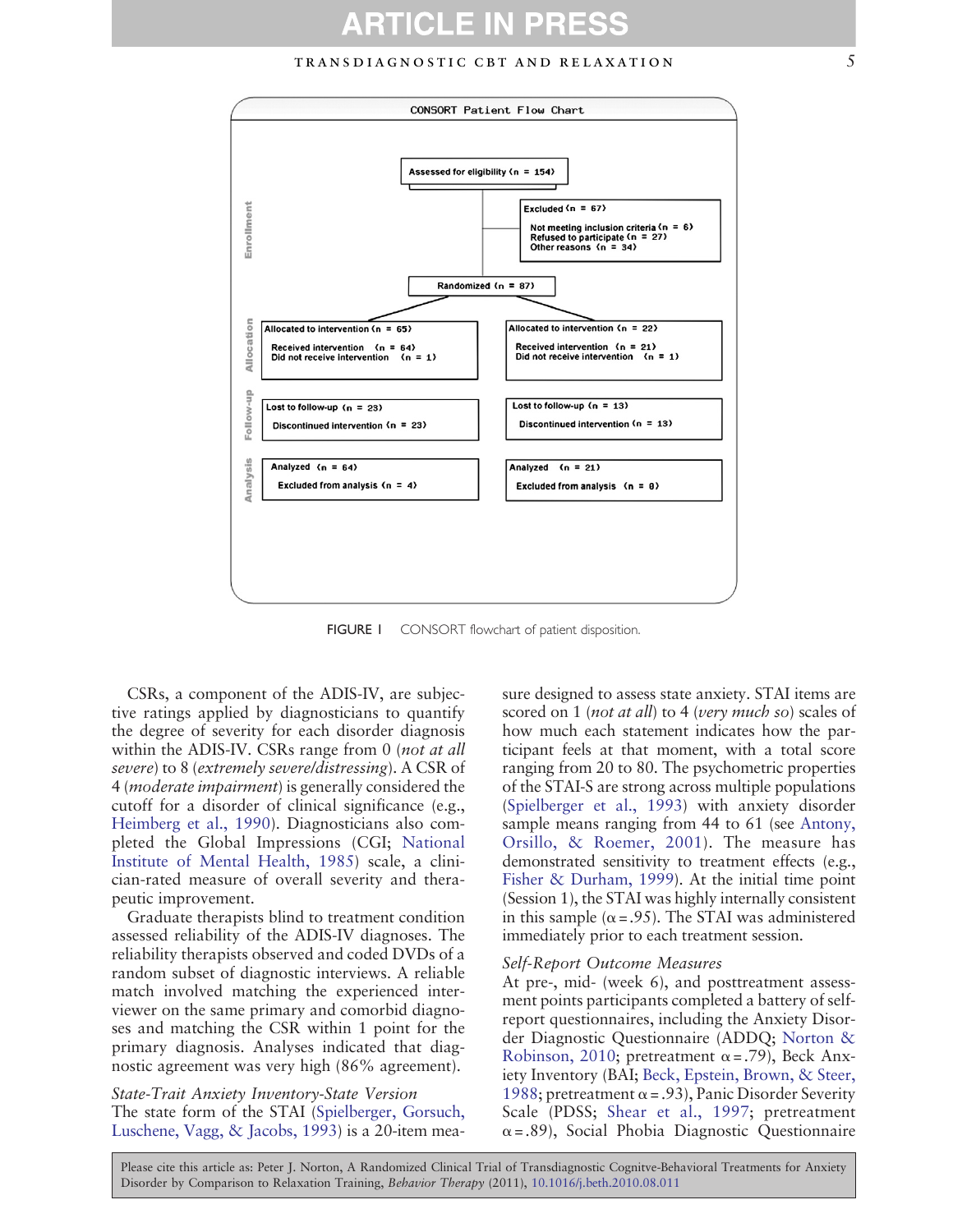### 6 NORTON

(SPDQ; [Newman, Kachin, Zuellig, Constantino, &](#page-11-0) [Cashman, 2003](#page-11-0); pretreatment  $\alpha$  = .98), and Generalized Anxiety Disorder Questionnaire for DSM-IV (GAD-Q-IV; [Roemer, Borkovec, Posa, & Borkovec,](#page-11-0) [1995](#page-11-0); pretreatment  $\alpha = .82$ ). All of these measures have demonstrated excellent reliability and validity, and have sensitivity to clinical change in CBT trials.

## Treatment Credibility Measure

Treatment credibility was assessed using the [Borkovec](#page-10-0) [and Nau \(1972\)](#page-10-0) four-item measure of treatment rationale credibility. This measure has been used in several anxiety treatment outcome trials to assess the credibility of comparison conditions and psychological placebo conditions [\(Butler, Cullington, Munby,](#page-10-0) [Amies, & Gelder, 1984; Heimberg et al., 1990\)](#page-10-0).

#### procedure

Assessment and treatment were conducted at the University of Houston Anxiety Disorder Clinic. All methods and procedures were reviewed by the Institutional Review Board of the University of Houston. All potential participants underwent a brief telephone screen to provide initial evidence of suitability for the study. Potential participants who appeared to be eligible for participation were scheduled for the structured diagnostic evaluation and given the self-report questionnaires to complete. Following the evaluation, participants eligible for participation were randomly assigned to either a group CBT condition or a group RLX condition. The study was reviewed by the University of Houston Institutional Review Board, and informed consent was obtained from all participants.

#### Treatment Protocols and Therapists

Treatment in the transdiagnostic CBT condition consisted of 12 weekly 2-hour sessions following a manualized treatment protocol [\(Norton & Hope,](#page-11-0) [2002](#page-11-0); for a description and group case example, see [Norton & Hope, 2008\)](#page-11-0). This protocol deemphasizes diagnostic labels, and focuses instead on challenging and confronting feared stimuli regardless of their specific nature. Indeed, clients are encouraged to conceptualize their own network of fears, and those of the others in the group, as "an excessive or irrational fear of [blank]" rather than as, for example, "panic disorder with comorbid OCD."

Over the first nine sessions of treatment, three core ingredients of CBT were utilized: psychoeducation and self-monitoring, cognitive restructuring, and exposure to feared stimuli. Although the composition of the groups differs from diagnosisspecific CBT, and the protocol adopts a more individualized case formulation stance (e.g., [Persons &](#page-11-0) [Tompkins, 1997\)](#page-11-0), the mechanisms of action are similar to those of diagnosis-specific CBT protocols. Psychoeducation focuses on the nature of anxiety and anxiety disorders, and the components of treatment and their purpose. During the first session, the concept of a fear-avoidance hierarchy is discussed, and each client develops a hierarchy with assistance from the therapists. Cognitive restructuring emphasizes identifying fear-related automatic thoughts and challenging evidence of catastrophic thinking and overestimating probabilities of negative outcomes. Exposure, which is conducted in vivo or through role-played, imaginal, or interoceptive methods depending on client needs and the nature of the feared stimuli, is conducted in session and assigned as part of weekly homework exercises. During the final sessions, the focus shifts from the presenting fear to the underlying perceptions of uncontrollability, unpredictability, and threat. This phase of treatment utilizes cognitive techniques to identify and challenge core beliefs regarding threat, negativity, and personal control over events.

Treatment in the RLX condition was developed based on the relaxation protocol developed by [Bernstein and Borkovec \(1973\)](#page-10-0) and the Changeways Relaxation program of [Paterson \(1997\)](#page-11-0). RLX was framed within the Educational-Supportive treatment manual developed by [Zollo, Dodge,](#page-11-0) [Kennedy, Heimberg, and Becker \(unpublished\)](#page-11-0) and used as a credible attention-placebo condition by [Heimberg et al. \(1990\)](#page-10-0) to add nonspecific therapy elements beyond the simple application of the RLX exercises. The Educational-Supportive manual was modified to reduce the specific focus on social anxiety, and was selected because it has no CBT elements. In each session, a topic relevant to anxiety disorder was discussed and applied to each client's fears (e.g., physiological factors in anxiety) after which RLX commenced. Relaxation began with a 12 group-progressive muscle relaxation script that was practiced in session and assigned for homework at least once daily. Participants were given an audio CD containing a professional narration of the relaxation scripts. $<sup>1</sup>$  During subse-</sup> quent sessions, the number of muscle groups was decreased (eight muscle groups, four muscle groups, and then full-body cue-controlled relaxation) and similar audio CDs were provided for homework practice. Subsequent sessions utilized passive muscle relaxation (long form then short

<sup>&</sup>lt;sup>1</sup> The author would like to acknowledge the assistance of the University of Houston Moores School of Music, bass-baritone Timothy Jones, DMA, and Reynaldo Ochoa, DMA, in producing the relaxation CD used in this study.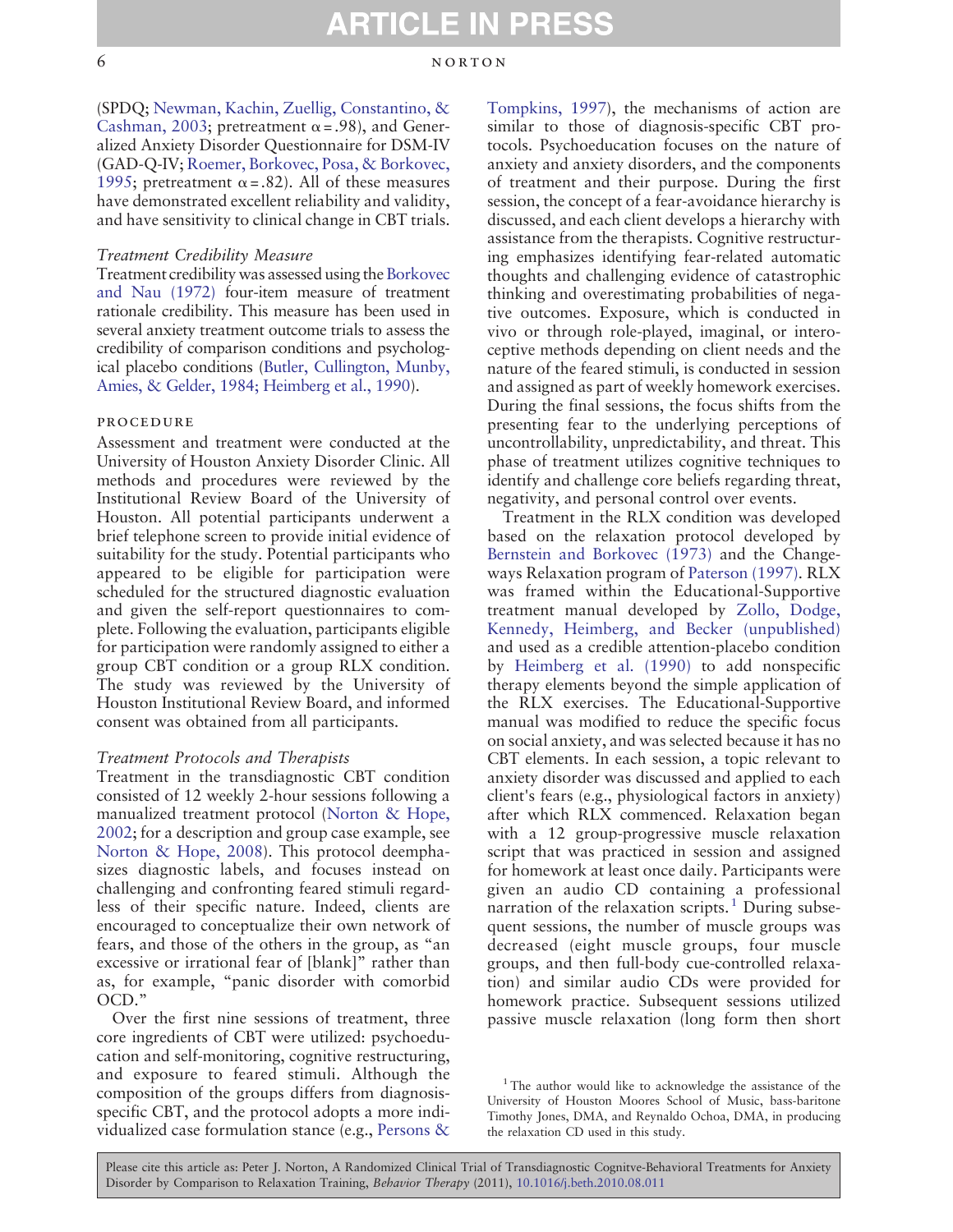## transdiagnostic cbt and relaxation 7

Therapists in this trial were doctoral-level graduate students under the supervision of the study author, a Ph.D.-level clinical psychologist. All therapists were trained in the treatment protocols through video observation of previous groups, and were then paired with senior graduate student co-therapists who had previously delivered the treatment. The study author directly observed all sessions for supervision purposes and to ensure treatment fidelity, but did not conduct any assessment or treatment.

#### data analysis

Treatment equivalence/noninferiority methodologies differ from traditional null hypothesis significance testing approaches in that not significantly different is not synonymous with equivalent. Many factors, including sample size, alpha corrections, and within-group variability, could influence whether or not the null hypothesis was retained despite potentially clinically significant differences in outcome. Equivalence/noninferiority models set a "prestated margin of noninferiority  $(\Delta)$ " [\(Piaggio](#page-11-0) [et al., 2006, p. 1153](#page-11-0)) to determine a maximum difference in outcomes that would be considered as not clinically significant. Mean differences, and 95% confidence intervals (95% CI) around those means, are then utilized to identify whether mean differences in outcomes suggest superiority, noninferiority, inconclusive results, or clear inferiority (see [Piaggio et al., 2006, and Wiens, 2002](#page-11-0), for more thorough discussions). In setting  $\Delta$ , a meta-analysis of cognitive-behavioral therapy for anxiety disorders was consulted. [Norton and Price \(2007\)](#page-11-0) estimated a mean effect of RLX treatments of  $d = 1.60$ ,  $SD = 1.14$ , yielding a 95% CI of  $\pm 0.69$  or approximately 0.6 SD.  $\Delta$  was therefore set at 0.6 SD above the RLX mean for each analysis.

To fully utilize the entire sample of treatment initiators, session-by-session STAI measures were examined using mixed-effect regression modeling (MRM). MRM can be conceptualized as an extension of linear regression, but with the incorporation of individual-level effects in addition to group-level effects. In essence, individual regression lines are modeled for each participant, such that their severity and change can be expressed as a combination of individual intercept and slope parameters, thereby providing estimates of both the intercept and slope of the sample as well as estimates of the average deviations of individual participants from these intercepts and slopes.

Individual data are nested within treatment groups to partial out group-level effects. Missing data are ignored, as the individual regression lines are fitted to the available longitudinal data, assuming at least two time points are available (for an accessible introduction see [Hedeker, 2004\)](#page-10-0). All participants attending at least two sessions were included in the sample. Noninferiority analyses were conducted to examine whether both the CBT mean slope and session 12 intercept (and 95% CI around each parameter) differ by more than 0.6 SD from that of the RLX condition.

Analysis of therapist and patient ratings of anxiety was conducted using analysis of variance, as opposed to an MRM model, as nested group correlations were small and the design effects (1.01 to 1.31) were well below the 2.0 threshold reported by [Muthén and Satorra \(1995\)](#page-11-0) as indicative of needing to be modeled. Independent blind assessors rated both the severity of primary diagnoses (CSR) and provided an overall assessment of patient severity (CGI), while clients completed a battery of self-report questionnaires. Variables were analyzed using between-groups ANOVAs (RLX vs. CBT) with pretreatment scores as covariates. Mean differences and 95% CI were then examined to see whether they fell within 0.6 SD of the RLX mean. Given the high rate of treatment discontinuation, as well as the fact that most dropouts and some treatment completers did not complete all assessments, intent-to-treat (ITT) analyses were conducted with the last data carried forward if no posttreatment data were available.

#### Results

#### preliminary analyses

Of the randomization sample, 37 received a primary diagnosis of social anxiety disorder, 31 panic disorder with or without agoraphobia, 15 GAD, 2 anxiety disorder not otherwise specified (NOS), and one each of OCD and specific phobia. Over half (60.7%) of the sample were given one or more additional diagnoses, based on lower CSR scores, including major depressive disorder, dysthymia, or other depressive mood disorder  $(n=28)$ , GAD  $(n=18)$ , social anxiety disorder  $(n=11)$ , specific phobia  $(n=8)$ , panic disorder with or without agoraphobia ( $n=8$ ), OCD ( $n=7$ ), body dysmorphic disorder  $(n=4)$ , substance abuse  $(n=4)$ , PTSD  $(n=2)$ , adjustment disorder  $(n=1)$ , and trichotillomania  $(n=1)$ . Ignoring the hierarchy of principal versus comorbid diagnoses, 44.8% of the sample was diagnosed with panic disorder/agoraphobia, 55.2% with social anxiety disorder, 37.9% with GAD, 10.3% with a specific phobia, and 9.2% with OCD. Nearly a third (32.2%) of the sample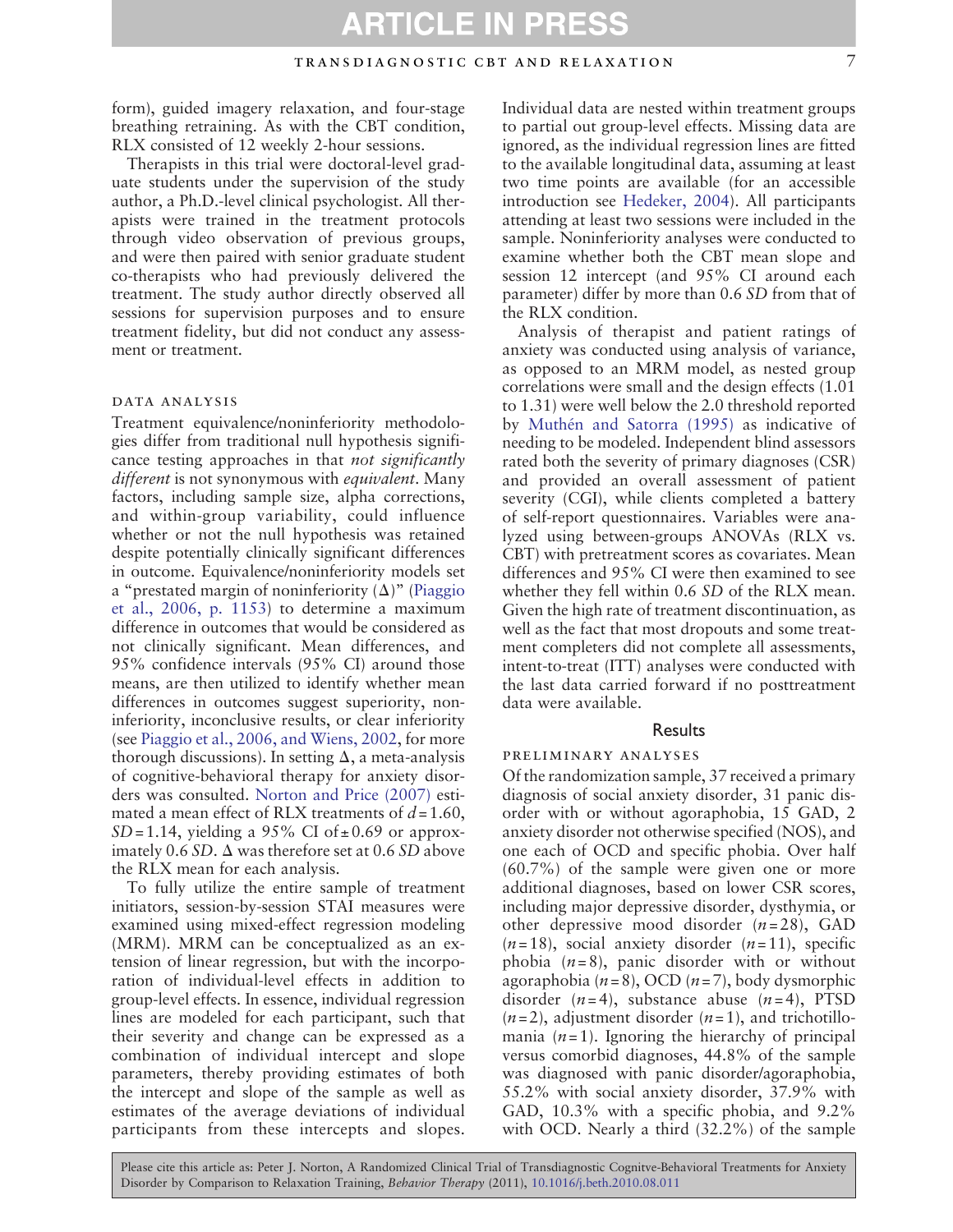## 8 NORTON

had a comorbid depressive disorder diagnosis. Primary diagnosis $<sup>2</sup>$  was unrelated to pretreatment</sup> CSRs,  $F(2, 76) = 0.08$ ,  $p = .93$ , and number of sessions attended,  $F(5, 81) = 0.83$ ,  $p = .53$ .

### Treatment Fidelity

A Therapist Adherence Scale (available from the author) was developed based on a similar scale used by [Ledley et al. \(2009\)](#page-11-0). Raters evaluated the extent to which several therapy components described in the treatment manual were implemented effectively. Ratings were performed on 20 randomly selected video recording sessions. Ratings were made on a 1 to 5 scale, ranging from 1 (ineffective) to 5 (extremely effective), with ratings of 4 (reasonably effective) or 5 (extremely effective) considered "within protocol." Overall, raters judged the therapists to be consistent with the treatment protocols, achieving an average rating of 4.81 ( $SD=0.23$ ). Furthermore, no single session was rated out of protocol.

#### Treatment Credibility

Analysis of the Treatment Credibility Measure suggest that those in the CBT condition  $(M=23.55,$  $SD = 5.44$ ) and those in the RLX condition  $(M=22.56, SD=4.60)$  did not differ significantly in their perceptions of treatment credibility,  $F(1, 69)$  =  $0.48, p=.49.$ 

#### Attrition

Clients attended an average of 7.47 sessions  $(SD=3.55)$ , with a median of 9.00 and the modal number of sessions being 10. A nonsignificant trend was observed wherein participants in the CBT condition  $(M=7.85, SD=3.41)$  attended more sessions than did participants in the RLX condition  $(M= 6.36, SD= 3.81), F(1,85) = 2.93, p = .09$ . However, when examining rates of dropout, a greater proportion or participants receiving RLX (57.1%) than CBT (29.7%) discontinued treatment prematurely,  $\chi^2(1, n=85) = 5.14, p = .023$ .

#### primary outcomes

### Analyses of Session-by-Session Change

To fully utilize the entire sample of treatment initiators, session-by-session STAI measures were examined using MRM. Using a restricted maximum likelihood (REML) estimator, the data were fitted to a random intercepts and slopes model with sessionby-session STAI scores serving as a time-variant regressor and condition as a time-invariant factor. Data were nested within treatment groups to account for possible intraclass correlations due to nesting effects. Results indicated that the intercept of the STAI scores (i.e., prior to Session 1) were within the clinical range for both treatment conditions (CBT: maximum likelihood estimate [MLE] =48.88, Wald  $z = 45.00, p<0.01$ ; RLX: MLE = 46.30, Wald  $z= 40.28$ ,  $p<.001$ ), and similarly decreasing STAI scores were observed throughout treatment (CBT:  $MLE = -1.12$ , Wald  $z = -8.33$ ,  $p < .001$ ; RLX: MLE = −1.19, Wald  $z=-6.70$ ,  $p<0.001$ ). Noninferiority analyses indicated that the CI around the mean difference in slopes of STAI scores did not intersect 0.6 SD (M<sub>diff</sub>=−0.015, 95% CI [−0.233, 0.204], – 0.6 SD=−.268), suggesting treatment equivalence.

#### Clinician Measures

Independent assessors who were blind to treatment condition rated both the severity of primary diagnoses (CSR) and provided an overall assessment of patient severity (CGI). Both variables were analyzed using between-groups (condition) ANO-VAs with the respective pretreatment score as a covariate. For primary diagnosis CSR, no effect of condition was observed,  $F(1, 80) = 1.20$ ,  $p = .28$ , partial  $\eta^2$  = .015. Similarly, when examining overall CGI severity, no difference by condition was found,  $F(1, 67) = 0.51, p = .48$ , partial  $\eta^2 = .008$ . Noninferiority analyses indicated that the mean differences between conditions did not exceed  $\Delta$  of 0.6 for CSR ( $M<sub>diff</sub> = 0.199, 95%$  CI [-0.482, 0.880], -0.6 SD =  $-1.275$ ) and CGI scores ( $M_{\text{diff}} = 0.239, 95\%$  CI [−0.434, 0.912], –0.6 SD=−0.954; see [Figure 2](#page-8-0)).

#### Self-Report Measures

Self-report measures were next analyzed using between-groups ANOVAs with respective pretreatment variables as covariates. For ITT analyses carrying last available data forward, no differences by condition were observed on any measure,  $F = 0.70 - 2.31, p = 0.17 - 0.41,$  partial  $\eta^2 = 0.012 - 0.029$ (see [Table 1\)](#page-8-0). As shown in [Figure 2,](#page-8-0) none of the CIs around the mean difference intersected  $\Delta$  of -0.6 SD, indicating treatment equivalence.

Given that ITT analyses can artificially increase the perception of treatment equivalence/noninferiority, the self-report data were reanalyzed carrying forward data only if the participant completed the midtreatment assessment.<sup>3</sup> These analyses (CBT:  $n= 41$ ; RLX  $n= 8$ ) showed no significant differences in outcome by condition,  $F<0.01 - 0.43$ ,  $p=.51 -$ .95, partial  $\eta^2$  <.001 – .009. Noninferiority ana-<sup>2</sup> Due to the limited representation of primary OCD, anxiety lyses revealed that PDSS, SPDQ, and BAI were

disorder NOS, PTSD, and specific phobia in the current sample, only participants with primary diagnoses of panic disorder, social anxiety disorder, and GAD were compared in these analyses by diagnosis.

<sup>3</sup> The midtreatment assessment did not include the ADDQ or any clinician-rated measures; these measures are, therefore, not presented.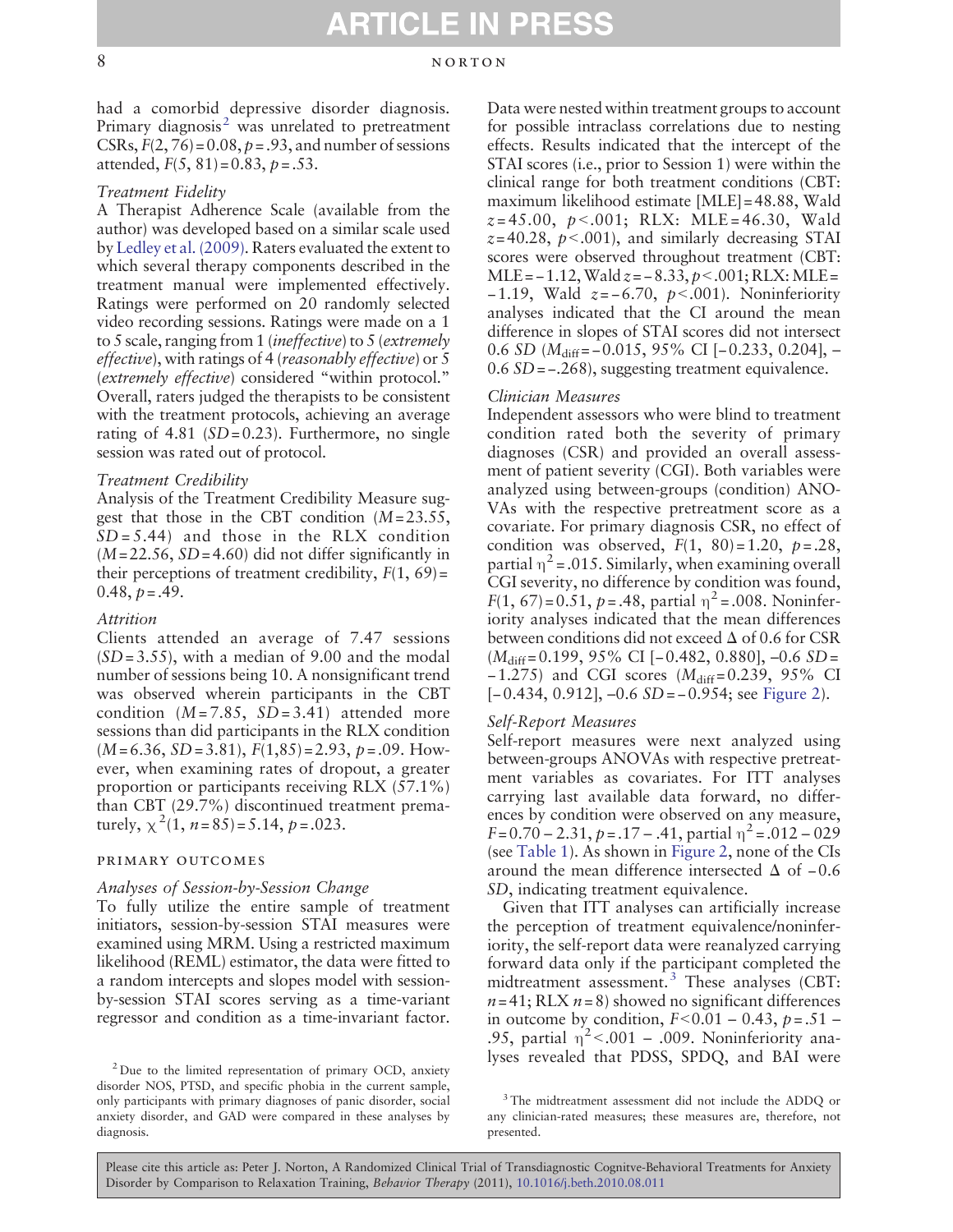# **ARTICLE IN PR**

<span id="page-8-0"></span>

FIGURE 2 Mean difference (box) and 95% confidence intervals (whiskers) for outcome measures using intent-to-treat analyses. Note. All scores converted to Z distributions. Boxes above 0.00 represent superior mean outcome for CBT, whereas boxes below 0.00 represent poorer mean outcome for CBT.

equivalent across conditions, while GAD-Q scores yielded inconclusive results as the 95% CI of the mean difference intersected  $\Delta$  of -0.6 SD (see Figure 3).

### transdiagnostic cbt and diagnosis

To test the secondary hypothesis that transdiagnostic CBT would not differentially impact participants with varied diagnoses, primary diagnosis was entered into the previous models. As anxiety disorder NOS, specific phobia, and OCD were underrepresented in this sample, the subsequent analyses were restricted to participants with primary diagnoses of panic disorder, social anxiety disorder, and GAD. Modeling of STAI scores yielded similar slope parameters for participants with panic disorder (MLE =  $-1.22$ , Wald  $z = -4.39$ ,  $p < .001$ ), social anxiety disorder (MLE =  $-1.02$ , Wald  $z = -5.44$ ,  $p<.001$ ), and GAD (MLE = -1.21, Wald  $z=-2.59$ ,  $p<.001$ ). Constraining slope parameters to be equal improved overall fit  $(BIC_{\text{freely estimated}} = 3,502.77,$  $BIC_{\text{invariant slope}} = 3,501.27$ , suggesting that slopes are invariant across primary diagnoses. Within the

Table 1 Results From the 2 (Time) × 2 (Condition) ITT ANOVAs

|             | Posttreatment Mean (SD) |                  | ANOVA (Condition) |     |               |
|-------------|-------------------------|------------------|-------------------|-----|---------------|
| Measure     | CBT $(n=65)$            | $RLX$ ( $n=22$ ) | F                 | D   | Partial $n^2$ |
| <b>ADDQ</b> | 27.07 (1.31)            | 31.17 (2.36)     | 2.31 .17          |     | .029          |
| <b>PDSS</b> | 9.26(0.57)              | 10.80 (1.09)     | 1.56              | .22 | .021          |
| <b>SPDQ</b> | 14.20 (0.61)            | 15.23 (1.06)     | 0.70              | .41 | .013          |
| <b>GADQ</b> | 18.46 (0.87)            | 20.43 (1.65)     | 1.12              | .30 | .015          |
| <b>BAI</b>  | 20.10 (1.42)            | 22.94 (2.71)     | 0.86              | .36 | .012          |
|             |                         |                  |                   |     |               |

Note. Values represent estimated marginal means after controlling for pretreatment scores. ADDQ: Anxiety Disorder Diagnostic Questionnaire; PDSS: Panic Disorder Severity Scale; SPDQ: Social Phobia Diagnostic Questionnaire; GADQ: Generalized Anxiety Disorder Questionnaire for DSM-IV; BAI: Beck Anxiety Inventory.



FIGURE 3 Mean difference (box) and 95% confidence intervals (whiskers) for outcome measures using partial (midtreatment) data carried forward analyses. Note. All scores converted to Z distributions. Boxes above 0.00 represent superior mean outcome for CBT, whereas boxes below 0.00 represent poorer mean outcome for CBT.

ANOVA models, primary diagnosis was unrelated to improvement during CBT across clinician-rated measures,  $p > .55$ , or self-reported measures,  $p > .07$ .

### **Discussion**

Transdiagnostic models and treatments appear to be gaining interest for anxiety disorders [\(Erickson et al.,](#page-10-0) [2007; Norton, 2008; Schmidt et al., this issue](#page-10-0)), eating disorders [\(Fairburn, Cooper, & Shafran, 2003](#page-10-0)), and, more generally, negative affective syndromes [\(Bar](#page-10-0)[low, Allen, & Choate, 2004; McEvoy & Nathan,](#page-10-0) [2007](#page-10-0)). Data published thus far suggests considerable improvement among those receiving transdiagnostic CBT for anxiety, and comparisons of effect sizes to those obtained from other treatment trials suggests that the improvement is similar to that seen in diagnosis-specific treatments [\(McEvoy & Nathan,](#page-11-0) [2007](#page-11-0)). Despite this, no published randomized clinical trials have directly compared the efficacy of transdiagnostic CBT to other established treatment conditions. As a result, the current study was designed to compare the efficacy of a transdiagnostic CBT treatment for anxiety disorders to a comprehensive RLX program.

Data were obtained from 87 treatment initiators randomly assigned to either a transdiagnostic group CBT or a comprehensive RLX program. The primary aim of the study was to compare efficacy and, consistent with hypothesis, results generally converged on the conclusion that transdiagnostic CBT and RLX showed statistically equivalent and significant efficacy. Evidence of at least equal efficacy was observed across clinician-rated measures and session-by-session self-report measures, as well as selfreported assessments completed both at pre- and posttreatment. Computation of an effect size estimate from the session-by-session measures  $(d=1.43)$ suggests that the transdiagnostic CBT had an effect that is similar to average effects from diagnosis-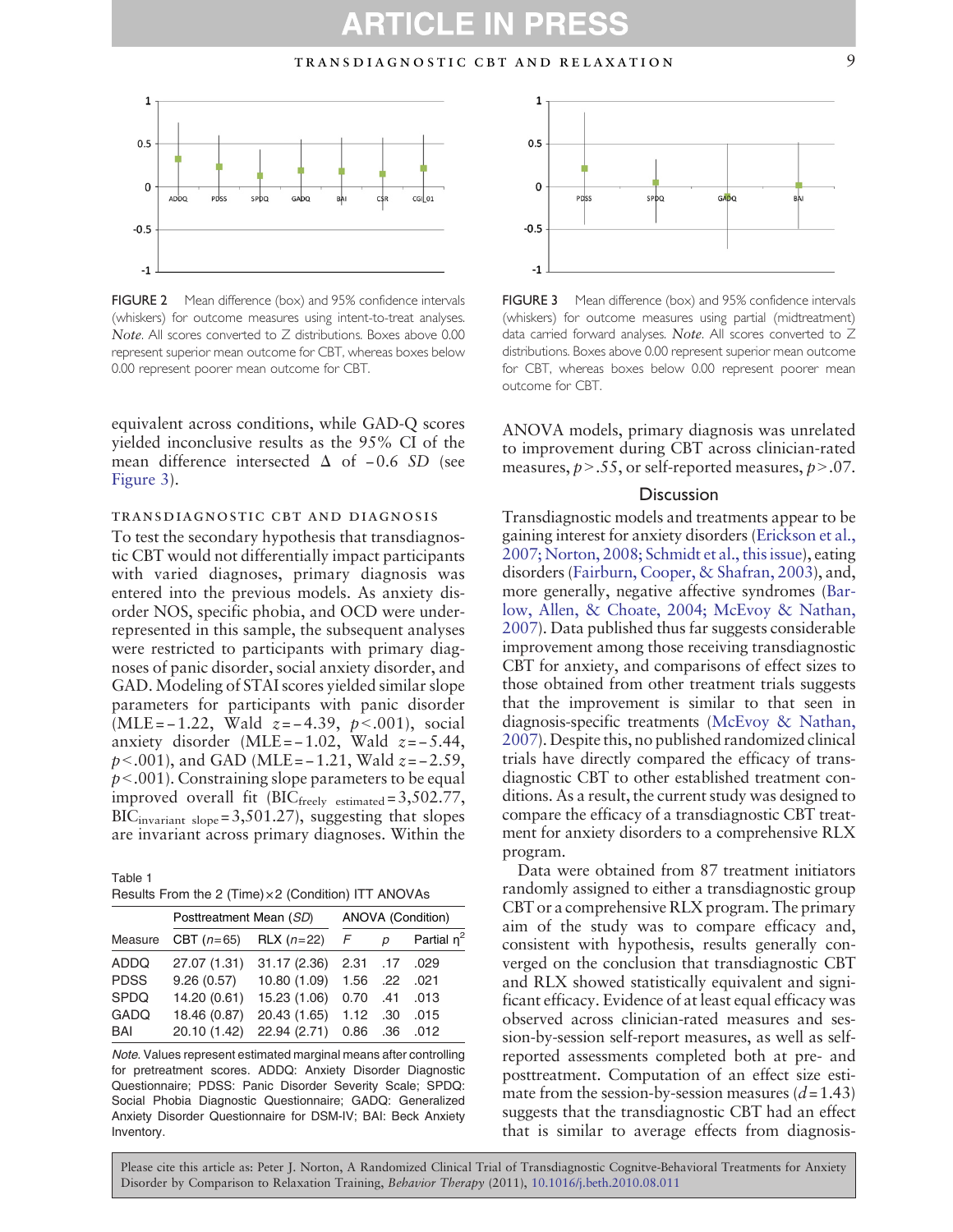## <span id="page-9-0"></span>10 NORTON

specific CBT protocols  $(d=1.58;$  [Norton & Price,](#page-11-0) [2007\)](#page-11-0), and consistent with previous trials of this protocol [\(Norton, 2008; Norton & Hope, 2005\)](#page-11-0).

A secondary aim of the study was to examine differential efficacy of the transdiagnostic CBT by primary and comorbid diagnosis. Consistent with the hypothesis, no evidence of differential efficacy of the transdiagnostic CBT intervention was observed across diagnoses. This lack of differential effects by diagnosis is consistent with transdiagnostic models of anxiety ([Barlow, 2000; Norton, 2006](#page-10-0)) and previous data reported by [Norton \(2008\).](#page-11-0) The current study was not designed to compare outcomes in RLX by diagnosis, and was therefore not powered to evaluate the differential efficacy of RLX.

Together, the results of the study provide additional support for the efficacy of transdiagnostic anxiety treatments, as it showed effects at least as strong as another established treatment model, and demonstrated much lower rates of attrition. Even so, additional research into the long-term comparative efficacy at follow-up, as well as the impact of targeting established risk variables in CBT but not RLX on relapse and return of fear is necessary. While steps were taken to maximize the validity of the current trial, several limitations must be considered. First, no "attention placebo" condition was implemented. It, therefore, cannot be ruled out that the equivalence in outcome between the two treatment conditions arose due to common factors. Given the high effect sizes, well-documented superiority of CBT for anxiety disorders over most other treatment approaches, and the established efficacy of RLX for many anxiety disorders, this appears unlikely. Even so, future studies of transdiagnostic anxiety treatments should consider the inclusion of an "attention placebo" or "nonspecific" treatment condition to examine the specific and nonspecific contributions to anxiety reduction.

Second, although clinician-rated measurements such as the ADIS or CGI are commonly seen as the gold standard for assessing outcomes, they, like selfreport instruments, are based in part on the client's description of his or her symptoms and distress. Behavioral or cognitive assessments, such as a behavioral approach test or the emotional Stroop test, respectively, would provide ideal corroborating evidence. However, given the heterogeneity of specific fears in transdiagnostic treatments, development of a test that is not differentially sensitive would be extremely difficult. That is, there is no evidence that behavioral approach tests of a 3-minute speech or approaching a spider would be psychometrically equivalent. Even so, future trials examining transdiagnostic treatments should strive to obtain evidence of treatment efficacy that does not rely solely on client report and clinician judgment.

A third limitation of the study was the limited profile of primary diagnoses in the current sample. Despite advertisement and recruitment efforts to obtain a diagnostically diverse sample of individuals with anxiety disorders, nearly all of the sample had primary diagnoses of panic disorder, social anxiety disorder, or GAD. While specific phobia, OCD, and PTSD were represented among comorbid diagnoses, and no evidence was observed suggesting differential efficacy based on these diagnoses, care should be taken in generalizing these results to individuals with primary diagnoses of OCD, PTSD, and specific phobias.

Finally, rates of attrition in the current study were high for a clinical trial, particularly in the RLX condition (57.1%). No explanation for this level of attrition is available, although it does not appear that participants discontinued due to symptom relief as those discontinuing from RLX still showed elevated STAI scores from their final attended session  $(M= 42.17, SD= 16.21)$ . Attrition in the transdiagnostic CBT condition (29.7%) was also high, although not incongruent with other transdiagnostic treatments using similar broad inclusion criteria (e.g., 31% in [Erickson et al., 2007](#page-10-0); 40% in [McEvoy & Nathan, 2007](#page-11-0)). Similarly, those who discontinued CBT also had high STAI scores from their last attended session  $(M = 50.79, SD = 12.37)$ suggesting they did not discontinue due to symptom remission either.

Limitations aside, the results of this study add to a growing evidence based on supporting the efficacy of transdiagnostic CBT for anxiety disorders. Most previous trials have used no controls ([Erickson, 2003; Norton, 2008](#page-10-0)), no-treatment or delayed-treatment controls [\(Erickson et al., 2007;](#page-10-0) [Norton & Hope, 2005\)](#page-10-0), or benchmarking strategies ([McEvoy & Nathan, 2007](#page-11-0)) to establish efficacy. The current study is the first to incorporate an active treatment comparison condition: a comprehensive RLX program. Given that efficacy was at least equivalent to RLX, equivalent credibility, lack of differential efficacy by diagnosis, and lower rates of discontinuation, continued investigation and utilization of transdiagnostic anxiety treatments appears warranted.

#### **References**

- American Psychiatric Association (1980). Diagnostic and statistical manual for mental disorders (3rd ed.). Washington, DC: Author.
- American Psychiatric Association (1987). Diagnostic and statistical manual for mental disorders (3rd ed., rev.). Washington, DC: Author.

American Psychiatric Association (1994). Diagnostic and statistical manual for mental disorders (4th ed.). Washington, DC: Author.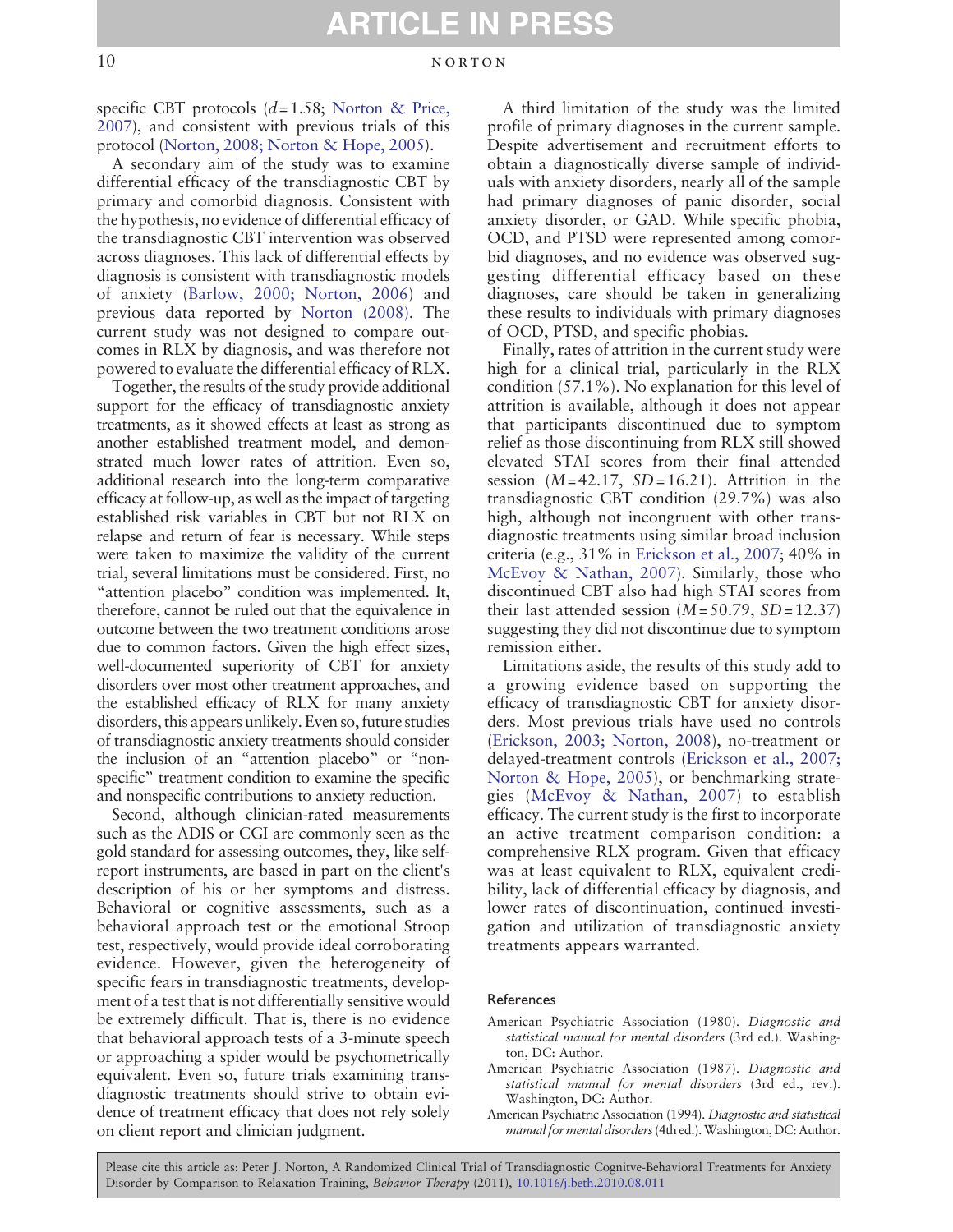#### transdiagnostic cbt and relaxation 11

- <span id="page-10-0"></span>Andrews, G., Crino, R., Hunt, C., Lampe, L., & Page, A. (1994). The treatment of anxiety disorders. New York: Cambridge University Press.
- Antony, M. M., Orsillo, S. M., & Roemer, L. (2001). Practitioner's guide to empirically based measures of anxiety. New York: Plenum.
- Arntz, A. (2003). Cognitive therapy versus applied relaxation as treatment of generalized anxiety disorder. Behaviour Research and Therapy, 41, 633–646.
- Barlow, D. H. (2000). Unraveling the mysteries of anxiety and its disorders from the perspective of emotion theory. American Psychologist, 55, 1247–1263.
- Barlow, D. H., Allen, L. B., & Choate, M. L. (2004). Toward a unified treatment for emotional disorders. Behavior Therapy, 35, 205–230.
- Beck, A. T., Epstein, N., Brown, G., & Steer, R. A. (1988). An inventory for measuring clinical anxiety. Journal of Consulting and Clinical Psychology, 56, 893–897.
- Beck, J. G., Stanley, M. A., Baldwin, L. E., DeagleIII, E. A., & Averill, P. M. (1994). Comparison of cognitive therapy and relaxation training for panic disorder. Journal of Consulting and Clinical Psychology, 62, 818–826.
- Bernstein, D. A., & Borkovec, T. D. (1973). Progressive relaxation training: A manual for the helping profession. Champaign, IL: Research Press.
- Borkovec, T. D., Abel, J. A., & Newman, H. (1995). Effects of psychotherapy on comorbid conditions in generalized anxiety disorder. Journal of Consulting and Clinical Psychology, 63, 479–483.
- Borkovec, T. D., & Costello, E. (1993). Efficacy of applied relaxation and cognitive-behavioral therapy in the treatment of generalized anxiety disorder. Journal of Consulting and Clinical Psychology, 59, 333–340.
- Borkovec, T. D., & Nau, S. D. (1972). Credibility of analogue therapy rationales. Journal of Behavior Therapy and Experimental Psychiatry, 3, 257–260.
- Borkovec, T. D., Newman, M. G., Pincus, A., & Lytle, R. (2002). A component analysis of cognitive behavioral therapy for generalized anxiety disorder and the role of interpersonal problems. Journal of Consulting and Clinical Psychology, 70, 288–298.
- Brown, T. A., Antony, M. M., & Barlow, D. H. (1995). Diagnostic comorbidity in panic disorder: Effect on treatment outcome and course of comorbid diagnoses following treatment. Journal of Consulting and Clinical Psychology, 63, 408–418.
- Brown, T. A., Campbell, L. A., Lehman, C. L., Grisham, J. R., & Mancill, R. B. (2001). Current and lifetime comorbidity of the DSM-IV anxiety and mood disorders in a large clinical sample. Journal of Abnormal Psychology, 110, 585-599.
- Brown, T. A., Di Nardo, P. A., & Barlow, D. H. (1994). Anxiety Disorders Interview schedule for DSM-IV (adult version). Albany, NY: Graywind.
- Brown, T. A., Di Nardo, P. A., Lehman, C. L., & Campbell, L. A. (2001). Reliability of DSM-IV anxiety and mood disorders: Implications for the classification of emotional disorders. Journal of Abnormal Psychology, 110, 49–58.
- Butler, G., Cullington, A., Munby, M., Amies, P., & Gelder, M. (1984). Exposure and anxiety management in the treatment of social phobia. Journal of Consulting and Clinical Psychology, 52, 642–650.
- Chorpita, B. F., & Barlow, D. H. (1998). The development of anxiety: The role of control in the early environment. Psychological Bulletin, 124, 3–21.
- Clark, D. M., Salkovskis, P. M., Hackmann, A., Middleton, H., Anastasaides, P., & Gelder, M. (1994). A comparison of cognitive therapy, applied relaxation, and imipramine in panic disorder. British Journal of Psychiatry, 164, 759–769.
- Clark, L. A., & Watson, D. (1991). Tripartite model of anxiety and depression: Psychometric evidence and taxonomic implications. Journal of Abnormal Psychology, 100, 316–336.
- Craske, M. G., Antony, M. M., & Barlow, D. H. (1997). Mastery of your specific phobia. Albany, NY: Graywind.
- Craske, M. G., & Barlow, D. H. (2006). Mastery of your anxiety and panic. New York: Oxford University Press.
- Craske, M. G., Barlow, D. H., & Zinbarg, R. E. (1992). Mastery of your anxiety and worry. Albany, NY: Graywind.
- Craske, M. G., Rowe, M., Lewin, M., & Noriega-Dimitri, R. (1997). Interoceptive exposure versus breathing retraining within cognitive behavioural therapy for panic disorder with agoraphobia. British Journal of Clinical Psychology, 36, 85-99.
- de Ruiter, C., Ryken, H., Garssen, B., & Kraaimaat, F. (1989). Breathing retraining, exposure and a combination of both, in the treatment of panic disorder with agoraphobia. Behaviour Research and Therapy, 27, 647–655.
- Erickson, D. H. (2003). Group cognitive behavioural therapy for heterogeneous anxiety disorders. Cognitive Behaviour Therapy, 32, 179–186.
- Erickson, D. H., Janeck, A., & Tallman, K. (2007). Group cognitive-behavioral group for patients with various anxiety disorders. Psychiatric Services, 58, 1205–1211.
- Fairburn, C. G., Cooper, Z., & Shafran, R. (2003). Cognitive behaviour therapy for eating disorders: A "transdiagnostic" theory and treatment. Behaviour Research and Therapy, 41, 509–528.
- Fedoroff, I. C., & Taylor, S. (2001). Psychological and pharmacological treatments of social phobia: A meta-analysis. Journal of Clinical Psychopharmacology, 21, 311–324.
- Fisher, P. L., & Durham, R. C. (1999). Recovery rates in generalized anxiety disorder following psychological therapy: An analysis of clinically significant change in the STAIT across outcome studies since 1990. Psychological Medicine, 29, 1425–1434.
- Foa, E. B., Dancu, C. V., Hembree, E. A., Jaycox, L. H., Meadows, E. A.,& Street, G. P. (1999). A comparison of exposure therapy, stress inoculation training, and their combination for reducing posttraumatic stress disorder in female assault victims. Journal of Consulting and Clinical Psychology, 67, 194–200.
- Foa, E. B., & Kozak, M. J. (1997). Mastery of obsessivecompulsive disorder. Albany, NY: Graywind.
- Greist, J. H., Marks, I. M., Baer, L., Kobak, K. A., Wenzel, K. W., & Hirsch, J. (2002). Behavior therapy for obsessivecompulsive disorder guided by a computer or by a clinician compared with relaxation as a control. Journal of Clinical Psychiatry, 63, 138–145.
- Hedeker, D. (2004). An introduction to growth modeling. In D. Kaplan (Ed.), The Sage handbook of quantitative methodology for the social sciences (pp. 215–234). Thousand Oaks, CA: Sage.
- Heimberg, R. G., Dodge, C. S., Hope, D. A., Kennedy, C. R., Zollo, L. J., & Becker, R. E. (1990). Cognitive behavioral group treatment for social phobia: Comparison with a credible placebo. Cognitive Therapy and Research, 14, 1–23.
- Hofmann, S. G., & Smits, J. A. J. (2008). Cognitive-behavioral therapy for adult anxiety disorders: A meta-analysis of randomized placebo-controlled trials. Journal of Clinical Psychiatry, 69, 621–632.
- Hope, D. A., Heimberg, R. G., Juster, H., & Turk, C. L. (2000). Managing social anxiety and social phobia [Client manual]. Albany, NY: Graywind.
- Jang, K. L. (2005). The behavioral genetics of psychopathology. Mahwah, NJ: Erlbaum.
- Jerremalm, A., Jansson, L., & Öst, L. -G. (1986). Cognitive and physiological reactivity and the effects of different behavioral methods in the treatment of social phobia. Behaviour Research and Therapy, 24, 171–180.